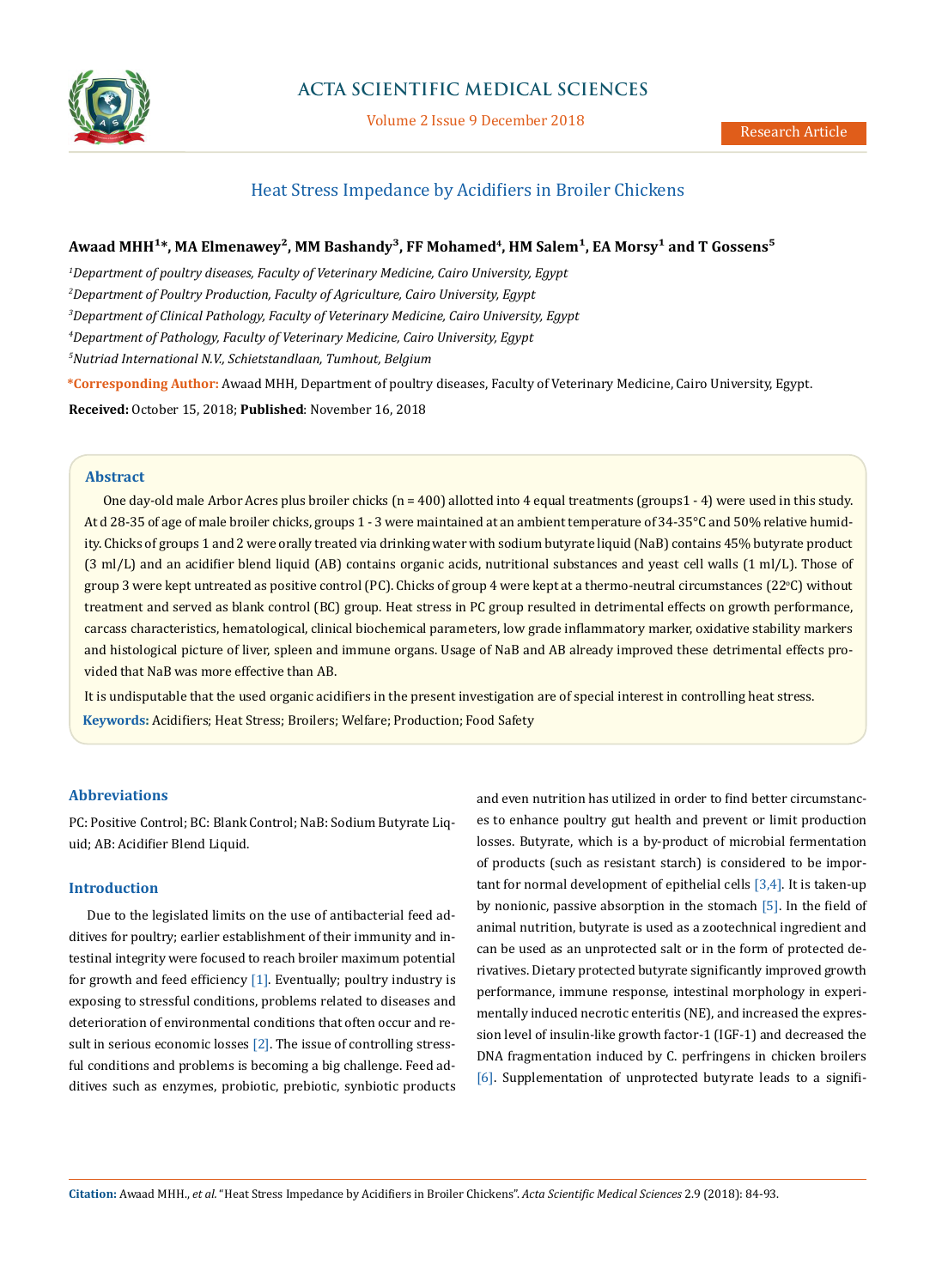cant increase in butyrate concentration in the gastric region but not in the jejunal chyme of broilers [7]. Consequently; unprotected butyrate is supposed to exert mainly effects on epithelial cells and microbiota of the crop, proventriculus and gizzard of broiler chickens and it is unclear whether delivery at these segments of the gastrointestinal tract (GIT) is effective in eliciting effects on growth performance, gut morphology and immune system regulation [8]. They will be mainly present in a protonated form due to the low pH in the stomach of monogastric animals, due to its pKa of 4.82  $[8]$ .

It is already known that an increase in pro-oxidant molecules associated with a decrease in antioxidant defense produce free radicals that cause damage or death to the cell (oxidative stress) under stressful environments such as heat exposure [9]. This means that although oxidation reactions are crucial for life, they can also be damaging which considered a paradox in metabolism [10].

The potential advantage of organic acids in the feed of poultry has been proven and well documented for decades. However, new trials are still necessary to establish performance results under different production conditions.

As the importance and impact of heat stress in poultry production, focusing on broilers; the present investigation was dedicated to conduct a semi-field trial to elucidate the potential beneficial effects of sodium butyrate liquid containing 45% butyrate product (NaB) and a blend of acidifiers (AB) containing organic acids, nutritional substances and yeast cell walls supplementation on growth performance, carcass characteristics, hematological, clinical biochemical parameters, low grade inflammatory marker, oxidative stability markers and histological picture of liver and immune organs in broiler chickens under oxidative stress of increased heat.

# **Acidifiers Materials and Methods**

Sodium butyrate (NaB) and an acidifier blend (AB) were used in this investigation. NaB and AB are produced by NUTRI-AD international, Belgium under the names of ADIMIX® 45 Liquid (45% butyrate product) and REVITAL® PLUS liquid respectively. REVI-TAL® PLUS liquid contains citric acid, orthophosphoric acid, lactic acid and formic acid with fermented product of inactivated *Saccharomyces cerevisiea*. According to a preliminary testing of drinking water to guarantee a pH of water supply above 4.5 during the experiment; NaB and AB were added in a dose of 3 ml/L (pH 6.78) and 1 ml/L (pH 4.69) respectively.

#### **Experimental birds**

One day-old male Arbor Acres plus broiler chickens (n = 400) were used in this study. Duration of the trial extended from one day of age up to slaughter (35 days). These birds were allotted into 4 equal treatments (groups1 - 4) consisting of 100 birds each assigned into 4 equal replicates of 25 birds. All experimented chickens were floor reared in separate pens at a density of 10 birds/ m2 with fresh wood shavings as bedding with a thickness of approximately 10 cm on a concrete floor and kept in environmentally controlled rooms. All birds vaccinated against different diseases according to the vaccination programs usually adopted in Egyp-

| <b>Ingredients</b>                      | <b>Starter</b> | <b>Grower</b> | <b>Finisher</b> |  |  |  |
|-----------------------------------------|----------------|---------------|-----------------|--|--|--|
| Yellow corn                             | 524.5          | 544.2         | 628.5           |  |  |  |
| Soybean meal 44%                        | 332.4          | 299.1         | 221.1           |  |  |  |
| Corn gluten meal 60%                    | 70             | 70            | 66.5            |  |  |  |
| Soya oil                                | 30             | 43.8          | 40              |  |  |  |
| Di-calcium phosphate                    | 18             | 18            | 18              |  |  |  |
| Lime stone                              | 13             | 13            | 13              |  |  |  |
| D.L. Methionine                         | 2.2            | 2.1           | 2.3             |  |  |  |
| Lysine hydrochloride                    | 2.9            | 2.8           | 3.6             |  |  |  |
| Sodium chloride                         | 4              | 4             | 4               |  |  |  |
| Premix*                                 | 3              | 3             | 3               |  |  |  |
| <b>Calculated analysis:</b>             |                |               |                 |  |  |  |
| Crude protein %                         | 23.0           | 21.0          | 19.0            |  |  |  |
| Metabolizable energy<br>(kcal/kg)       | 3000           | 3100          | 3200            |  |  |  |
| <b>Calculated nutritional</b><br>values |                |               |                 |  |  |  |
| Dry Matter                              | 88.5           | 88.7          | 88.3            |  |  |  |
| Fiber content                           | 3.7<br>3.6     |               | 3.2             |  |  |  |
| Ash content                             | 6.80           | 6.70          | 6.35            |  |  |  |
| Available Ca                            | 0.99%          | 0.97%         | 0.95%           |  |  |  |
| Available P                             | 0.48%          | 0.45%         |                 |  |  |  |

**Table 1:** Composition of the 3-phase diets (g/kg as fed) used and their calculated analysis and nutritional values.

\*Each 3 gram of premix mixture contained: vitamin A (trans-retinyl acetate), 9,000 IU; vitamin D3 (cholecalciferol), 2,600 IU; vitamin E (dl-α-tocopheryl acetate), 16 mg; vitamin B1, 1.6 mg; vitamin B2, 6.5 mg; vitamin B6, 2.2 mg; vitamin B12 (cyanocobalamin), 0.015 mg; vitamin K3, 2.5mg; choline (choline chloride), 300 mg; nicotinic acid, 30 mg; pantothenic acid (d-calcium pantothenate), 10 mg; folic acid, 0.6 mg; d-biotin, 0.07 mg; manganese (MnO), 70 mg; zinc (ZnO), 60 mg; iron (FeSO $_{\rm 4}$  H<sub>2</sub>O), 40 mg; copper (CuSO $_{\rm 4}$  5H<sub>2</sub>O), 7 mg; iodine [Ca(IO<sub>3</sub>)<sub>2</sub>], 0.7 mg; selenium (Na2SeO3), 0.3 mg.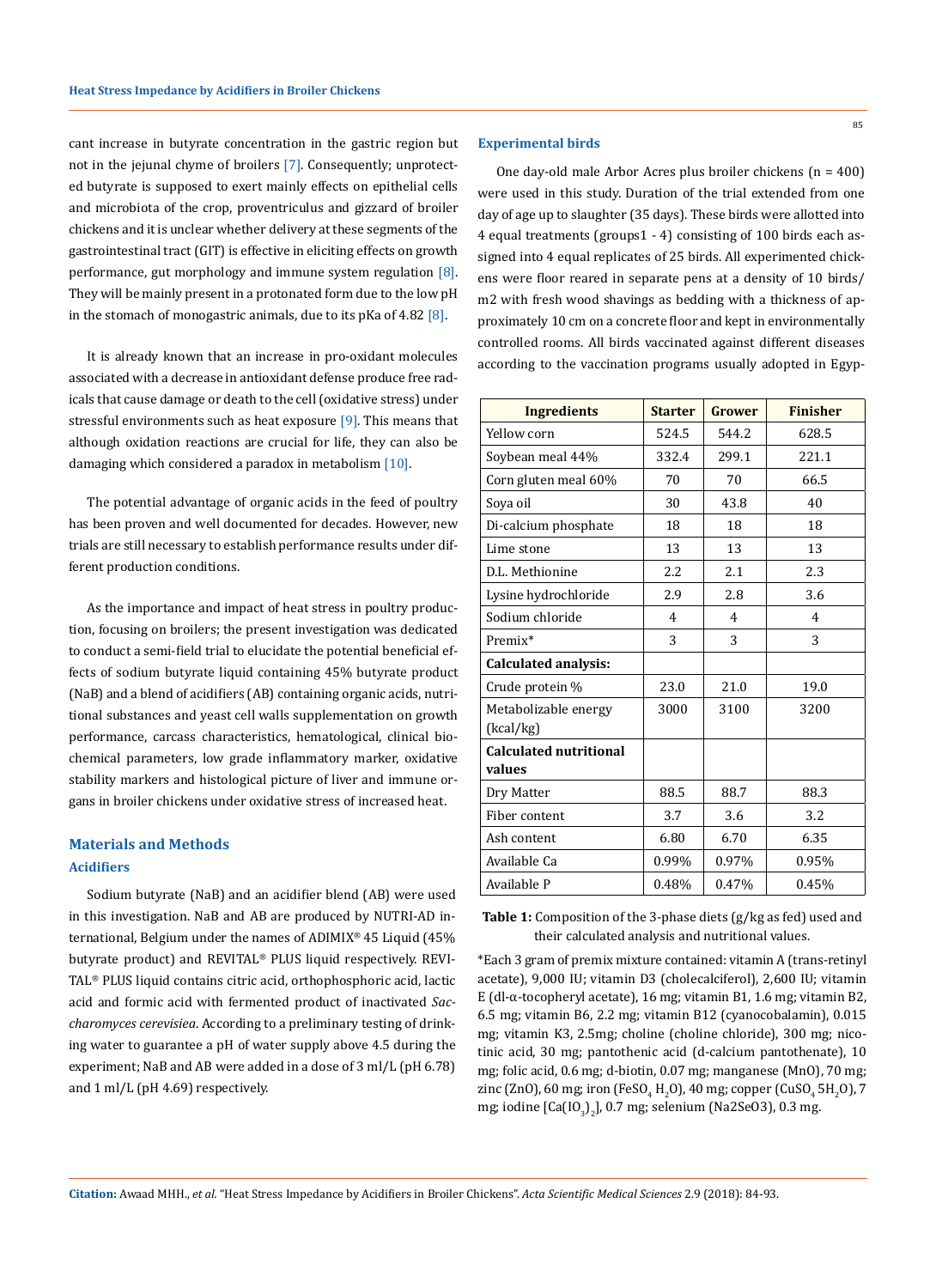tian chicken broiler farms. All groups ran contemporaneously. The composition of the diets and their calculated analysis are shown in table 1. The diets used formulated to meet the nutrient requirements of the broiler chicks during starter, grower, and finisher periods. Semduramicin was added to rations at a concentration of 25 ppm as a coccidiostat. No antibiotics were administrated in water or feed for the whole experimental period. Birds had free access to feed and water.

### **Experimental design**

This experiment was carried out in Poultry Production Department, Faculty of Agriculture, Cairo University. At d 28 of age, chicken groups 1-3 were kept under heat stress (8 hours/day) where ambient temperature raised from 22°C to 34-35°C (at approximately 50% relative humidity till the end of the trial). While those of group 4 was kept at a thermo-neutral circumstances  $(22^{\circ}C)$ . Chickens of groups 1 and 2 supplemented with NaB and AB in drinking water respectively at d 28 - 35. Chickens of groups 3 and 4 fed on plain water without treatment and served as positive and blank controls (PC and BC) respectively.

# **Health status and mortality assay Measured parameters**

During the evaluation; the health status of the birds was checked daily. Experimented birds were clinically examined at the end of the experiment (d 35) for scoring of foot pododermatitis (FPD) after [11] (by using a 4-point scale from 0 to 3 in which 0 shows no sign of damage) as well as feathering scoring (1= little feathers 2= average feathering on the back or the thighs, zones of skin are visible 3 = animals with good feathering, except on the thighs 4 = really good feathering). Post mortem lesions of dead birds and total mortality/group were recorded.

#### **Productive Performance and carcass characteristics assay**

Chicken performance response variables were determined according to [12-14]. Body weight (BW) measured on all birds. Feed consumption (g/d/bird), feed conversion ratio (FCR) (g feed/g live body wt.). For BW all birds weighed individually at 1st day of age and weekly. Feed consumption has been measured on the same days of birds weighting. An index of productivity (Production number) was also determined after Timmerman., *et al.* [15]. [which equals (kilograms of growth per day  $*(100$  - mortality %) / FCR) \* 100]. Carcass characteristics (dressing%, front part %, hind part %, breast meat %, thigh drumstick %, carcass meat %, heart wt. %, gizzard wt. %, liver wt.%, giblet wt.%, and intestinal length and diameter) were measured on randomly chosen 10 birds/group at the end of the experiment.

## **Hematological, clinical biochemical and oxidative stability assays**

Serum samples for stress index "Heterophil/Lymphocyte (H/L) ratio" [16] were collected 6 hours post heat challenge at d 28 of age from 8 randomly chosen birds (2 birds/replicate) of different studied groups.

At d 31; blood samples were also collected by heart puncture of randomly chosen 8 birds/group (2 birds/replicate) and a part of the collected blood was received on dipotassium EDTA (for hematological studies) while another part was collected in plain tubes, allowed to clot and centrifuged at 3000 rpm for 10 minutes and the clear non-haemolysed supernatant sera were harvested for biochemical examination.

## **I-Hematological assay**

Total leukocyte counts (TLC) were done by using an improved Neubauer haemocytometer. Blood was diluted with Natt-Herrick,s solution according to Harrison and Harrison [17]. Moderately thin blood films were fixed with methyl alcohol, stained with Field's stain according to Feldman., *et al*. [18].

#### **II-Clinical biochemical assay**

By using commercial diagnostic kits supplied by Spectrum Company, serum total proteins [19] (Weichselbaum,1946), serum albumin [20], serum globulins (determined by subtracting value of the serum albumin from the value of serum total proteins concentration) [21], A/G ratio (obtained by subdividing values of the serum albumin by those of serum globulins). The entire biochemical test used for evaluation of enzymatic activity of liver including alanine aminotransferase (ALT), aspartate aminotransferase (AST) [22], alkaline phosphatase (ALP) [23], lactate dehydrogenase (LDH) and creatine kinase (CK) [24] were determined by an autoanalyzer, Vital Scientific-Netherland, using commercial diagnostic kits supplied from ELITech company. Vitamin C and E were also determined using spectrophotometer (British Pharmacopia, 2012). Plasma samples were analyzed for markers of lipids including total cholesterol (TL), low density lipid (LDL), high density lipid (HDL) and triglycerides (TG) calorimetrically using commercial

86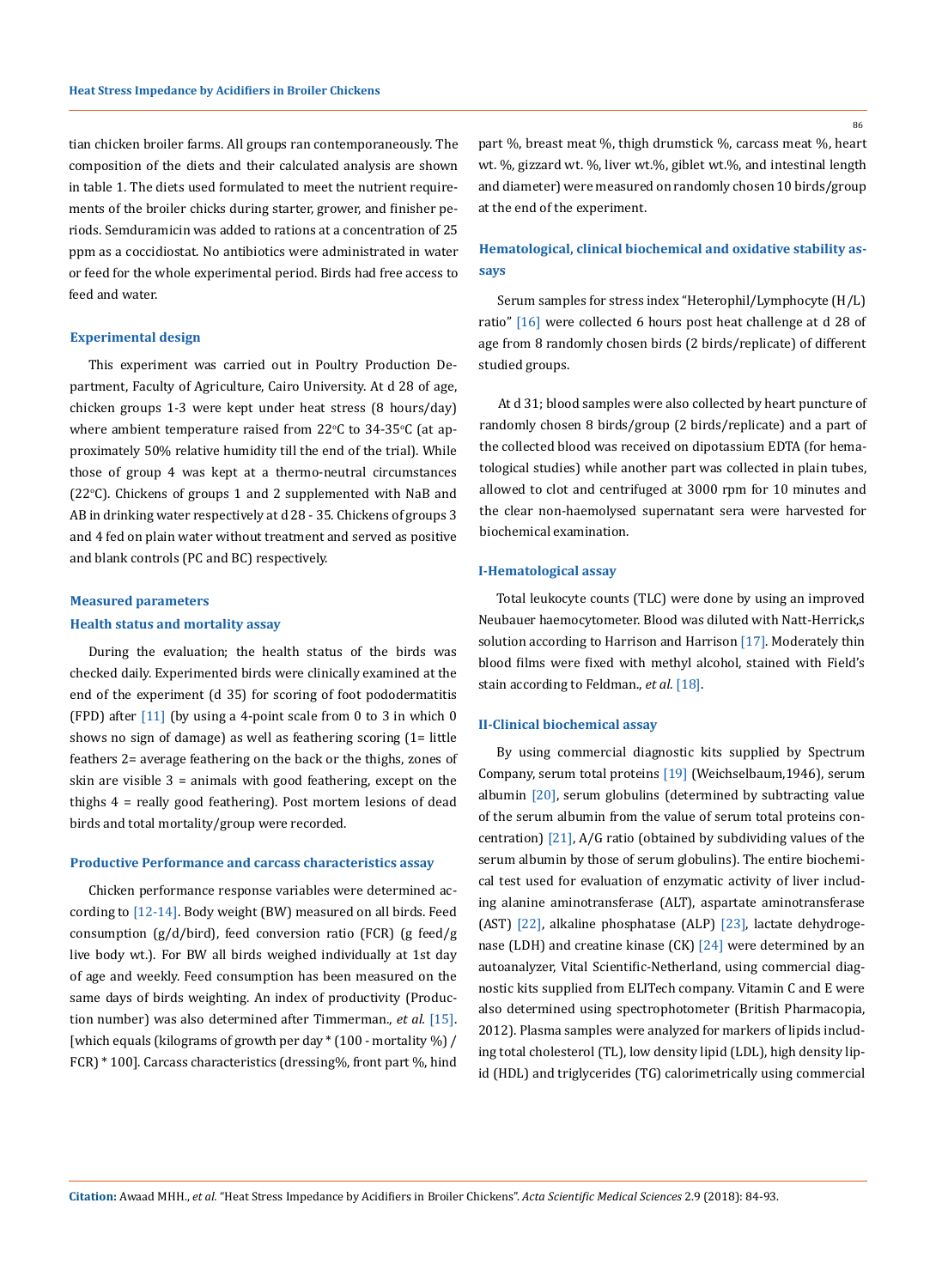kits (Diamond Diagnostics, Egypt). Serum samples collected from 10 randomly chosen broilers at the end of the trial were analysed for Hemagglutination inhibition test (HI) against Newcastle disease (ND) vaccination as described by [25].

## **III-Oxidative stability assay**

At d 35, blood samples were collected from 8 randomly chosen birds out of each group (2 bird/replicate), immediately placed on ice in heparinized tubes, centrifuged at 1000 rpm for 20 minutes and plasma stored at -20°C for further analysis. Plasma samples were assayed for superoxide dismutase (SOD) total antioxidant capacity (TAC), malnodialdehyde (MDA) and glutathione peroxidase (GSH-PX) (Diamond Biodiagnostic, Egypt).

#### **Low-Grade inflammation parameter**

Determination of C reactive protein (CRP) was assayed by CRP Turbilatex according to Young [26]. The registered values for CRP were expressed as mg/l.

#### **Histopathological assay**

At the end of the trial (d 35); specimens of liver and major immune organs (spleen, thymus glands, bursa of Fabricius and caecal tonsils) were collected from 4 sacrificed birds/group (one bird/ replicate), fixed in 15% buffered formalin and paraffin-embedded sections stained with Hematoxylin and Eosin were made [27] and scored for histpathological changes according to the method described by Rosales *et al*. [28].

#### **Statistical analysis**

Data were analyzed using the SAS statistical package [29]. General liner model procedure with a one way ANOVA model using NaB and AB as main effect. Mean values were compared using multiple rang test  $[30]$ . The significant level set at 5%. All percentage values were transferred to arc-sine before the analysis [31].

### **Results and Discussion**

Heat stress is one of the most important environmental stressors challenging poultry production worldwide [32]. In poultry industry; it results in estimated total annual economic loss to the U.S. \$128 to \$165 million  $\left[33\right]$ . In the present study; no clinical signs of foot pododermatitis (FPD) was detected in all experimented groups and all birds showed really good feathering. However; post mortem examination of dead birds in heat challenged groups

showed areas of bruises in subcutaneous tissues (Figure 1) that accords with those reported by Lara and Rostagno [32] who stated that bruises are associated with ambient temperature. At d 35 of age; numerical increase in mortality was recorded in PC group vs. BC, NaB and AB treated groups.



**Figure 1:** Post mortem lesions in heat challenged groups showing areas of bruises.

Productive performance and carcass characteristics revealed -51 and -7 units of FCR in NaB and AB treated groups vs. PC group respectively. In NaB treated group there was a significant increase in BW, BW gain, production number, dressing %, front parts %, breast meat % as well as intestinal length and diameter vs. PC group ( $P \le 0.05$ ). While in AB treated group there was significant increase in dressing %, front parts %, breast meat % and intestinal diameter ( $P \le 0.05$ ) together with a numerical increase in BW, BW gain, production number and intestinal length vs. PC group. Both treated groups showed numerical increase in cumulative feed intake (Table 2). The impaired production and growth performance in broilers subjected to heat stress in the present investigation accords with findings of other investigators [34,35]. It could be attributed to reduced dietary digestibility [36]. and decreased feed intake which is very likely the starting point leading to decreased body weight and feed efficiency [37,38]. Broilers subjected to chronic heat stress had higher FCR [39]. Additionally; in broilers; heat stress has been associated with undesirable meat characteristics and quality loss [40]. Table 2 showed that C reactive protein (CRP) as a low grade inflammation marker revealed significant decrease in NaB treated group vs. PC group ( $P \le 0.05$ ) that reflects the positive effect of this acidifier in reduction of inflammation resulted from heat stress.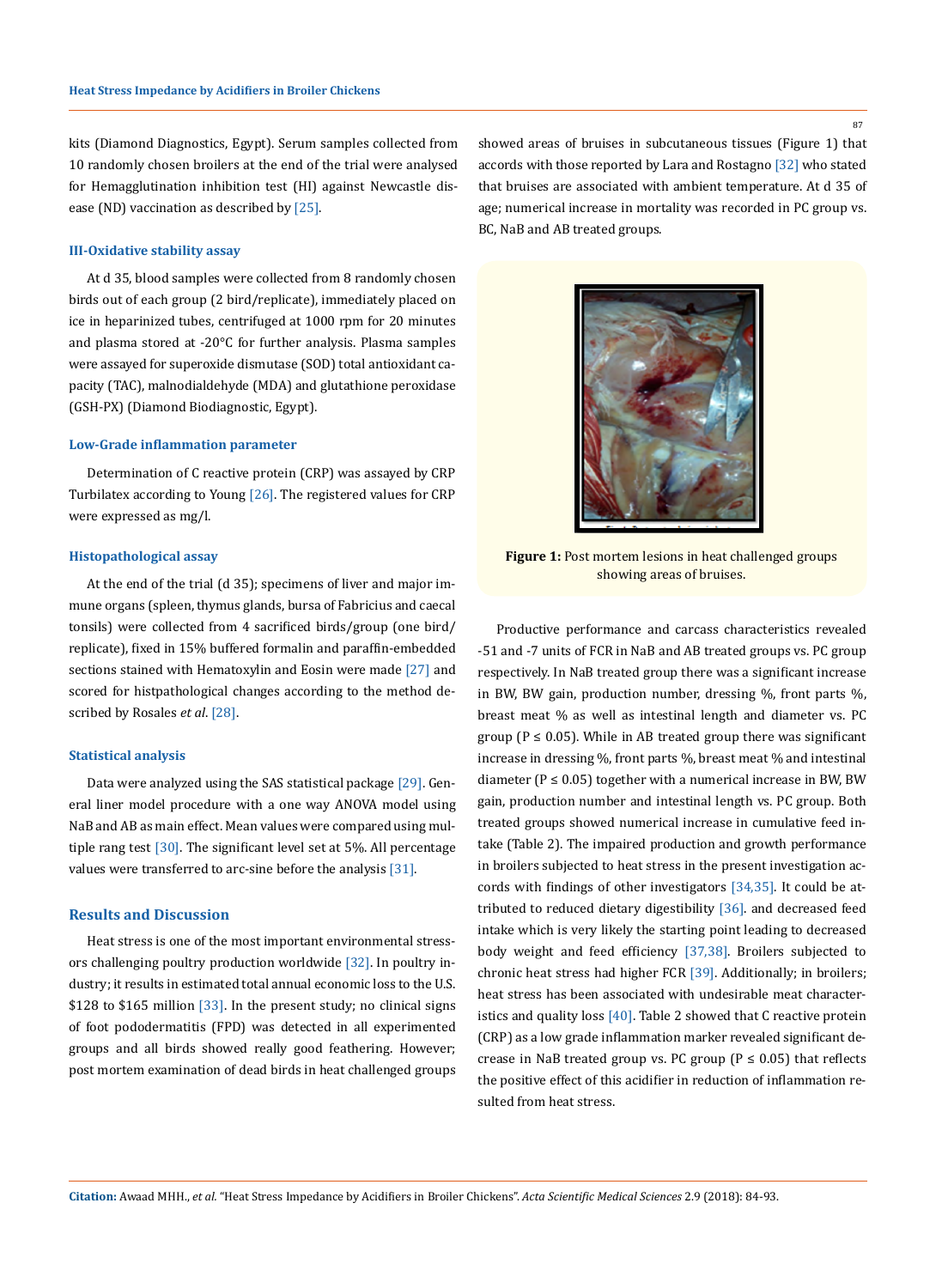| Group            | Final<br><b>Body</b><br>Wt.(g) | <b>Cumulative</b><br>feed intake<br>(g/bird) | Final<br><b>FCR</b> | Wt. gain<br>$(1-35)$<br>days of<br>age) (g) | <b>Mortality</b><br>$\frac{0}{0}$ | <b>Production</b><br><b>Number</b> | <b>Dressing</b><br>$\%$ | <b>Breast-</b><br>meat % | Front<br>parts<br>$\frac{0}{0}$ | <b>Intestinal</b><br>length<br>(Cm) | <b>Intestinal</b><br>diameter<br>(Cm) | C reactive<br>protein<br>(CRP)<br>(mg/l) | <b>Total</b><br>leukocyte<br>count<br>$(TLC)$ x<br>10 <sup>3</sup> | <b>Heterophil</b><br>/Lympho-<br>cyte ratio |
|------------------|--------------------------------|----------------------------------------------|---------------------|---------------------------------------------|-----------------------------------|------------------------------------|-------------------------|--------------------------|---------------------------------|-------------------------------------|---------------------------------------|------------------------------------------|--------------------------------------------------------------------|---------------------------------------------|
| 1-NaB            | $1997.50 \pm$                  | $3243.28 \pm$                                | $1.625 \pm$         | $1957.34 \pm$                               | $5.00 \pm$                        | $328.55 \pm$                       | 66.83 $\pm$             | $20.14 \pm$              | 36.50                           | $193.50 \pm$                        | $0.750 \pm$                           | $0.613 \pm$                              | $12.50 \pm$                                                        | $0.53 \pm 0.028$ <sup>a</sup>               |
| Treated          | $23.14^{ab*}$                  | 26.77                                        | 0.037               | $23.14^{ab}$                                | 1.65                              | $12.20^{a*}$                       | $0.21^{a*}$             | 0.26 <sup>a</sup>        | ± 0.18 <sup>a</sup>             | $3.12^{a*}$                         | $0.023$ <sup>a</sup>                  | 0.095c                                   | 0.72                                                               |                                             |
| $2-AB$           | $1940.85 \pm$                  | $3234.25 \pm$                                | $1.669 \pm$         | $1901.22 \pm$                               | $6.00 \pm$                        | $307.30 \pm$                       | $66.55 \pm$             | $20.25 \pm$              | 36.16                           | $188.92 \pm$                        | $0.750 \pm$                           | $1.625 \pm$                              | $12.54 \pm$                                                        | $0.55\pm0.028^{\rm a}$                      |
| Treated          | $25.86^{bc}$                   | 35.61                                        | 0.052               | $25.84^{bc}$                                | 1.69                              | $11.19^{ab}$                       | $0.38$ <sup>a</sup>     | 0.19a                    | ± 0.38 <sup>a</sup>             | $3.14$ <sup>ab</sup>                | 0.019a                                | $0.282$ <sup>a</sup>                     | 0.56                                                               |                                             |
| 3-Positive       | $1915.87 \pm$                  | $3206.00 \pm$                                | $1.676 \pm$         | $1876.17 \pm$                               | $8.00 \pm$                        | $295.46 \pm$                       | $65.47 \pm$             | $18.98 \pm$              | 34.99                           | 183.83±                             | $0.608 \pm$                           | $1.500 \pm$                              | $10.68 \pm$                                                        | $0.61 \pm 0.038$ <sup>a</sup>               |
| Ctrl.            | 19.73c                         | 13.37                                        | 0.028               | 19.73c                                      | 1.51                              | 11.27 <sup>b</sup>                 | 0.21 <sup>b</sup>       | 0.11 <sup>b</sup>        | $\pm 0.18^{\rm b}$              | 2.26 <sup>b</sup>                   | 0.023 <sup>b</sup>                    | $0.252^{ab}$                             | 1.04                                                               |                                             |
| 4-Blank          | $1967.14 \pm$                  | $3230.25 \pm$                                | $1.642 \pm$         | $1927.55 \pm$                               | $5.00 \pm$                        | $318.75 \pm$                       | $66.61 \pm$             | $20.08 \pm$              | 36.47                           | $189.75 \pm$                        | $0.725 \pm$                           | $0.775 \pm$                              | $10.88 \pm$                                                        | $0.40 \pm$                                  |
| Ctrl.            | $21.16$ abc                    | 51.62                                        | 0.024               | $21.16$ abc                                 | 1.25                              | $5.41$ <sup>ab</sup>               | 0.28 <sup>a</sup>       | 0.21 <sup>a</sup>        | ± 0.15 <sup>a</sup>             | $2.98^{ab}$                         | 0.037a                                | 0.140c                                   | 0.32                                                               | 0.011 <sup>b</sup>                          |
| Probabil-<br>ity | 0.0224                         | 0.8875                                       | 0.7472              | 0.0234                                      | 0.7805                            | 0.0194                             | 0.0053                  | 0.0001                   | 0.0001                          | 0.0146                              | 0.0010                                | 0.0027                                   | 0.1180                                                             | 0.0002                                      |

Table 2: Productive performance, carcass characteristics, low grade inflammation marker, total leucocytic count, heterophil/lymphocyte ratio of broiler chickens under challenging model of increased heat stress.

Means with different, lower case, superscripts, within age, are significantly different ( $P \le 0.05$ ).

The hematological assay revealed numerical increase of total leucocytic count (TLC) in treated groups vs. PC group. Heterophil/lymphocyte ratio (H/L) revealed significant increase in PC group vs. BC group (Table 2). Greater H/L ratios are a dependable biomarker of stress in chickens [41]. Administration of the used acidifiers numerically ameliorated this increase.

Liver function enzymes and metabolites in the present investigation elucidated that PC group had lowered serum total protein than those treated with NaB or AB (provided that the effect of the first was more evident). Blank control (BC) chicken group showed lower serum total protein than PC group which is contrary to those reported by Zhang., *et al*. [40] who showed that protein content was lower in birds subjected to heat stress. Daneshyar., *et al.* [42] in cold-induced ascitic and healthy broiler chicks found that serum total protein of cold temperature treatment was lower than normal temperature treated birds. Significant increase in Aspartate Aminotransferase (AST) has been detected in NaB treated group with numerical increase in AB treated group vs. PC group ( $P \le 0.05$ ). Numerical increase in Alanine Aminotransferase (ALT) and Lactate Dehydro-genase (LDH) with numerical decrease in Alkaline phosphatase (AKP) and Kinetic Creatine Kinase (CK) in NaB and AB treated groups vs. PC group. Kraljevic., *et al.* [43] reported that determination of a so-called enzyme profile in blood plasma activities may serve as an additional test for functional liver damages in chickens. Investigation of markers of plasma lipids showed a numerical increase (+28 ml/ dl) in total cholesterol (TL) in the present investigation in PC group than BC one that could be attributed to the endocrinological changes caused by heat stress that stimulate lipid accumulation through increased lipogenesis, reduced lipolysis, and enhanced amino acid catabolism [44]. Supplementation of the used acidifiers significantly reduced this increase in total cholesterol (TL) and in high density lipid (HDL) ( $P \le 0.05$ ). Low density lipids (LDL) and triglycerides (TG) showed numerical decrease in NaB and AB treated groups vs. PC group. Ascorbic acid showed numerical increase in NaB treated group and numerical decrease in AB treated group vs. PC group. Vitamin E showed numerical increase in NaB and AB treated groups vs. PC group. Ascorbic acid is the most important water-soluble antioxidant provided with feed and synthesised within the animal/chicken body [45]. Vitamin E is considered to be a main chain breaking antioxidant in biological systems and its roles in poultry production are greatly appreciated [46]. A significant decrease in HI titers against ND vaccination in PC group vs. BC group was detected that indicates the immunosuppressive effect of heat stress on broiler chickens ( $P \le 0.05$ ). Numerical increase in HI titers reported in treated groups vs. PC group might elucidate their immunostimulant effect.

88

| <b>Trait</b><br>Treatment | Liver function enzymes and metabolites |                          |                      |                      |                   |                    |                                   |                           |                   | <b>Lipid Markers</b> |                                    |                                    |                                   | <b>Vitamins</b>     |                 | <b>Antibody Titer</b><br><b>Against ND</b><br>vaccination<br>(Log <sub>2</sub> ) (HI) |
|---------------------------|----------------------------------------|--------------------------|----------------------|----------------------|-------------------|--------------------|-----------------------------------|---------------------------|-------------------|----------------------|------------------------------------|------------------------------------|-----------------------------------|---------------------|-----------------|---------------------------------------------------------------------------------------|
|                           | Serum                                  | Serum                    | Serum                | A/G                  | <b>AKP</b>        | $ALT$ (U/          | AST (U/                           | CK                        | <b>LDH</b>        | $TG$ ml/             | TL ml/dl                           | <b>LDL</b>                         | <b>HDL</b>                        | $C \, mg/$          | $E \, mg/$      |                                                                                       |
|                           | <b>Total Pro-</b><br>tein $(g/dl)$     | <b>Albumin</b><br>(g/dl) | Globulin<br>(g/dl)   | Ratio                | (U/I)             | ml)                | $ml$ ) *                          | (U/I)                     | (U/I)             | dl                   |                                    | ml/dl                              | ml/dl                             | ml                  | ml              |                                                                                       |
| 1-NaB<br>Treated          | $3.866 \pm$<br>0.208                   | $2.446 \pm$<br>0.084     | $1.420 \pm$<br>0.245 | $2.109 \pm$<br>0.346 | 2147.5<br>± 136.6 | $7.75 \pm$<br>1.01 | $222.1 \pm$<br>25.95a             | 3564.4<br>± 713.6         | 2161.0<br>± 234.8 | 190.08<br>± 16.62    | $147.50 \pm$<br>$11.63^{b*}$       | $91.04 \pm$<br>$10.85^{\rm b}$     | 56.50 $\pm$<br>7.08 <sup>b</sup>  | $47.13 \pm$<br>2.74 | 29.31<br>± 6.78 | $5.50 \pm 0.42$ <sup>ab</sup>                                                         |
| $2-AB$<br>Treated         | $3.640 \pm$<br>0.150                   | $2.460 \pm$<br>0.061     | $1.180 \pm$<br>0.155 | $2.433 \pm$<br>0.396 | 2580.0<br>± 129.9 | $6.63 \pm$<br>1.67 | $152.1 \pm$<br>23.64 <sup>b</sup> | 2691.1<br>± 441.2         | 2447.6<br>± 363.2 | 184.30<br>± 18.31    | $153.90 \pm$<br>8.8 <sup>8</sup> b | 101.44<br>± 9.63 <sup>ab</sup>     | $52.63 \pm$<br>5.93 <sup>b</sup>  | $37.13 \pm$<br>5.97 | 27.78<br>± 5.64 | $5.92 \pm 0.53$ <sup>ab</sup>                                                         |
| 3-Positive<br>Ctrl.       | $3.615 \pm$<br>0.187                   | $2.408 \pm$<br>0.062     | $1.207 \pm$<br>0.160 | $2.294 \pm$<br>0.348 | 3379.5<br>± 810.6 | $4.63 \pm$<br>1.45 | $118.9 +$<br>21.87 <sup>b</sup>   | 3890.8<br>$\pm$<br>1009.6 | 1969.1<br>± 412.1 | 194.15<br>± 18.93    | $206.68 \pm$<br>21.17 <sup>a</sup> | 126.88<br>$\pm$<br>$18.02^{ab}$    | $80.00 \pm$<br>11.36 <sup>a</sup> | $46.60 \pm$<br>3.31 | 26.36<br>± 3.08 | $4.75 \pm 0.22^b$                                                                     |
| 4-Blank<br>Ctrl.          | $3.559 \pm$<br>0.077                   | $2.406 \pm$<br>0.032     | $1.153 \pm$<br>0.089 | $2.175 \pm$<br>0.165 | 2460.0<br>± 233.0 | $7.00 \pm$<br>1.13 | $128.5 \pm$<br>18.62 <sup>b</sup> | 3555.5<br>± 413.2         | 1531.9<br>± 384.9 | 231.99<br>± 12.01    | $178.68 \pm$<br>$14.11^{ab}$       | 142.39<br>$\pm$<br>$18.88^{\circ}$ | $36.50 \pm$<br>5.63 <sup>b</sup>  | $41.24 \pm$<br>3.66 | 24.74<br>± 4.71 | $6.50 \pm 0.34$ <sup>a</sup>                                                          |
| Probability               | 0.5672                                 | 0.9019                   | 0.6818               | 0.9017               | 0.2430            | 0.412              | 0.0139                            | 0.6474                    | 0.3386            | 0.2194               | 0.0243                             | 0.0409                             | 0.0028                            | 0.2708              | 0.9346          | 0.0225                                                                                |

Table 3: Results of clinical biochemical assay (Liver function enzymes and metabolites), Lipid markers, Vitamins (C and E), Hemagglutination inhibition titers (HI) of broiler chickens under challenging model of increased heat stress.

A/G ratio=Albumin/Globulin Ratio. AKP: Alkaline phosphatase; ALT: Alanine Aminotrans-ferase; AST: Aspartate Aminotransferase; CK: Kinetic Creatine Kinase; LDH: Lactate Dehydro-genase; TG: Triglycerides; TL: Total cholesterol; LDL: Low density lipid; HDL: High density lipid;

\* Means with different, superscripts, within trait, are significantly different ( $P \le 0.05$ ).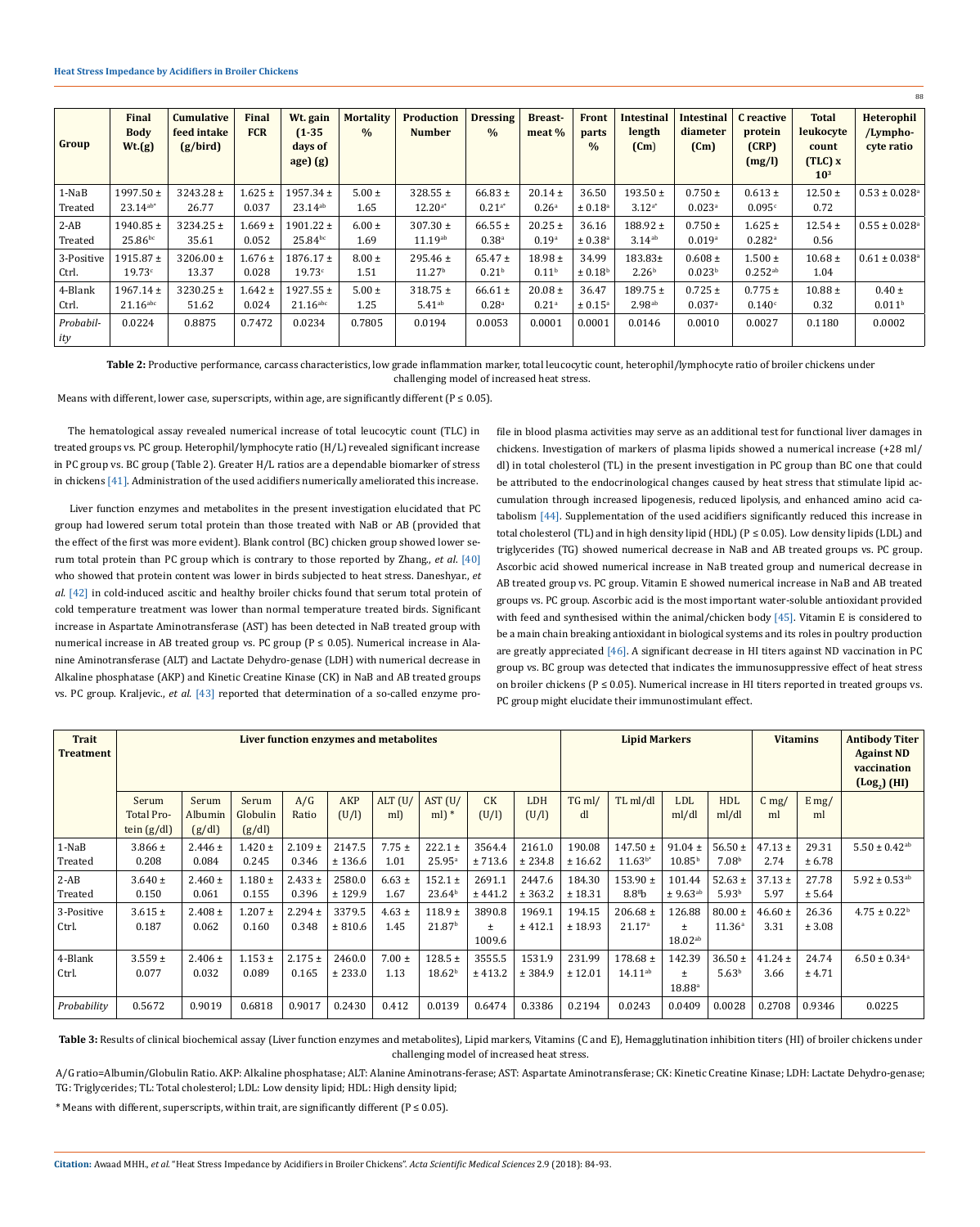Oxidative stress has been regarded as one of the major factors negatively affecting performance of birds in condensed poultry industry [47]. Heat stress increases lipid oxidative stress peroxidation and depresses growth of birds  $[48]$ . Oxidative stability biomarkers carried out in the present study revealed numerical and significant decrease in GSH-Px and MDA respectively in heat stressed broiler chickens in PC group as compared with BC group. These findings are in complete accordance with those reported by other investigators  $[49,50]$ . Since the superoxide radical is the main free radical produced in physiological conditions in the cell [51] SOD is considered to be the main element of the first level of antioxidant defense in the cell [52]. In the present study; NaB treated group showed significant increase in SOD ( $P \le 0.05$ ), numerical increase in MDA and GSH-PX with numerical decrease in TAC vs. PC group. While AB treated group showed significant increase in MDA ( $P \le 0.05$ ), numerical increase in GSH-PX and numerical decrease in TAC vs. PC group (Table 4). Yang., *et al.* [53] mentioned that acute heat stress (35°C) in chickens was shown to induce a significant production of reactive oxygen species (ROS), which ultimately results in lipid peroxidation and oxidative stress. Regarding our results; it could be concluded that treatment with the acidifiers (NaB and AB) improved the oxidative stability responses in total antioxidant capacity (TAC), malnodialdehyde (MDA) and glutathione peroxidase (GSH-PX).

| <b>Trait Treatment</b>      | <b>Total antioxidant</b><br>capacity (TAC)<br>(mM/L) | <b>Malnodialdehyde</b><br>(MDA)(nmol)/<br>mL | <b>Superoxide</b><br>dismutase (SOD)<br>(U/mL) | <b>Glutathione peroxidase</b><br>$(GSH-PX)$ (nmol//mL) |
|-----------------------------|------------------------------------------------------|----------------------------------------------|------------------------------------------------|--------------------------------------------------------|
| 1-NaB Treated<br>Challenged | $1.442 \pm 0.130$                                    | $7.00 \pm 0.84$ <sup>ab*</sup>               | $92.31 \pm 0.26^a$                             | $14.28 \pm 1.46$                                       |
| 2-AB Treated<br>Challenged  | $1.440 \pm 0.117$                                    | $9.32 \pm 0.93$ <sup>a</sup>                 | $91.39 \pm 0.19^{\rm b}$                       | $13.20 \pm 1.15$                                       |
| 3-Positive Ctrl.            | $1.516 \pm 0.182$                                    | $5.68 \pm 0.89^{\circ}$                      | $91.48 \pm 0.18^{\circ}$                       | $12.87 \pm 1.33$                                       |
| 4-Blank Ctrl.               | $1.412 \pm 2.15$                                     | $9.22 \pm 1.27$ <sup>a</sup>                 | $90.89 \pm 0.16^b$                             | $14.83 \pm 1.56$                                       |
| Probability                 | 0.4007                                               | 0.0312                                       | 0.0001                                         | 0.7284                                                 |

**Table 4.** Oxidative stress parameters of plasma of broiler chickens under challenging model of increased heat stress.

\* Means with different, superscripts, within trait, are significantly different ( $P \le 0.05$ )

Heat stressed untreated PC group showed massive hepatocellular necrosis associated with diffuse vacuolization of hepatocytes, sinusoidal congestion and massive mononuclear cell and heterophiles infiltration in hepatic portal areas together with severe lymphoid depletion and lymphocytolysis of lymphoid elements of spleen, severe lymphocytic depletion of cortex and medulla with heterophiles infiltration of Bursa of Fabricius (BF), moderate lymphoid depletion with lymphocytolysis of thymic cortex and cecal tonsil. These severe detrimental effects markedly ameliorated in acidifiers treated groups (Figure 2 and 3) where there were few heterophiles infiltrating the portal area of liver associated with individual cell necrosis and mild vacuolization of hepatocytes, mild lymphoid depletion of lymphoid elements comprising the splenic lymphoid follicles, cortex and medulla of BF, thymus gland cortex accompanied with mild lymphocytolysis of cecal tonsils. Microscopic lesion scoring of liver showed significant reduction in hepatocellular vacuolization and necrosis in NaB and AB treated groups vs. PC group ( $P \le 0.05$ ). Caecal tonsils showed significant lymphoid depletion in both treated groups vs. PC group ( $P \le 0.05$ ). Bursa of Fabricius (BF) showed significant reduction in heterophiles infiltration in both treated groups vs. PC group with significant and numerical decrease in lymphoid depletion in BF of NaB and AB vs. PC group respectively ( $P \le 0.05$ ) (Table 5). The obtained deleterious findings of heat stress on immune organs (thymus, BF and cecal tonsils) are on line with those reported by Aengwanich [54] who found reduction of lymphocytes number involving the cortex and medulla of BF. Lin., *et al.* [55] reported that high ambient temperature is one of the most important stressors causing economic losses to the poultry industry, including immunosuppression. Heat stress is known to limit the immunocompetence of a hen through decreasing antibody production [38]. The numerical increase in HI titers reported in treated groups vs. PC group together with the mitosis recorded in lymphoid elements of cecal tonsils with the increase in tonsilar size of broilers treated with NaB confirm its

89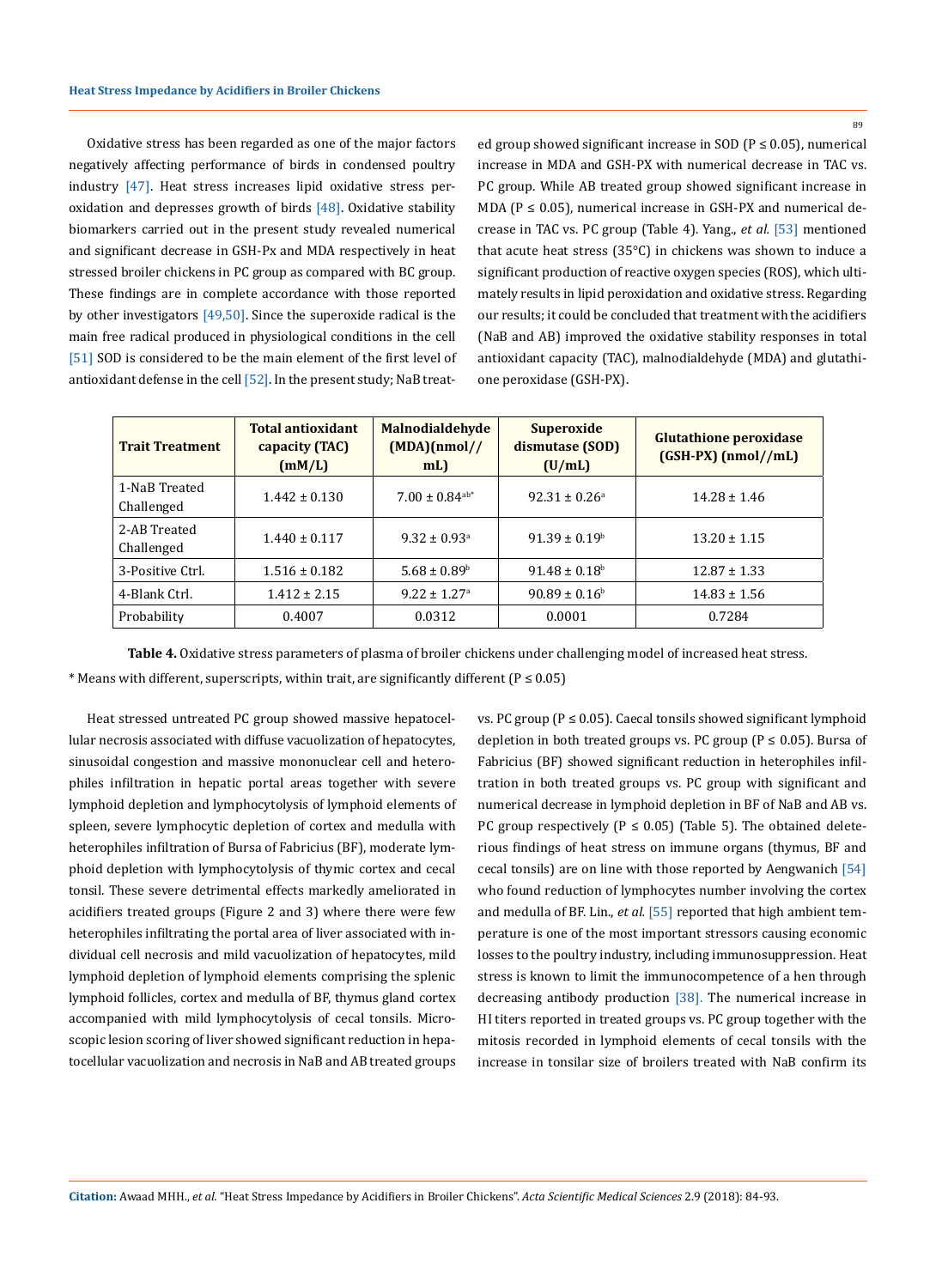

**Figure 2:** a) Thymus gland of NaB treated group showing mild lymphocytic depletion of thymic cortex. b) Thymus gland of positive control group showing moderate lymphocytic depletion involving thymic cortex. c) Cecal tonsils of AB treated group showing individual lymphocytolsis with increased mitosis of lymphoid elements with increased tonsilar size. d) Cecal tonsils of positive control group showing moderate depletion of lymphoid elements with lymphocytolysis (H and E).

immunomodulatory effects that can oppose this immunosuppression.



**Figure 3:** a) Liver of NaB treated group showing mild heterophiles infiltrating the portal area with individual hepatocellular vacuolation and necrosis. b) Liver of positive control group showing large foci of hepatocellular necrosis with diffuse vacuolization of surrounding hepatocytes associated with sinusoidal congestion and mononuclear cell infiltration. c) Spleen of NaB treated group showing lymphocytolysis and depletion of individual lymphoid elements. d) Spleen of positive control group showing moderate lymphoid depletion comprising the lymphoid follicle. e) Bursa Fabricius of AB treated group showing mild lymphoid depletion of cortical and medullary area with mitosis of lymphocytes. f) Bursa Fabricius of positive control group showing severe cortical and medullary lymphocytic depletion with heterophiles infiltration. (H and E).

| Trait                            |                                        | <b>Organs</b>                         |                                     |                                     |                                       |                                     |                                     |                                     |                                     |  |  |  |
|----------------------------------|----------------------------------------|---------------------------------------|-------------------------------------|-------------------------------------|---------------------------------------|-------------------------------------|-------------------------------------|-------------------------------------|-------------------------------------|--|--|--|
| Treatment                        |                                        | <b>Liver</b>                          |                                     | <b>Spleen</b>                       | <b>BF</b><br><b>Caecal</b><br>tonsils |                                     |                                     | <b>Thymus glands</b>                |                                     |  |  |  |
|                                  | Portal<br>heterophiles<br>infiltration | Hepato-<br>cecellular<br>vaculization | <b>Necrosis</b>                     | Lymphoid<br>depletion               | Lym-<br>phocytic<br>depletion         | Lymphoid<br>depletion               | Hetero-<br>philes<br>infiltration   | Lymphoid<br>depletion               | Heterophiles<br>infiltration        |  |  |  |
| $1-NaB$<br>Treated<br>Challenged | $1.000 \pm$<br>$0.167^{a*}$            | $1.571 \pm$<br>0.300 <sup>b</sup>     | $0.833 \pm$<br>0.167 <sup>b</sup>   | $1.714 \pm$<br>$0.286$ <sup>a</sup> | $1.000 \pm$<br>0.000 <sup>b</sup>     | $1.222 \pm$<br>$0.222^{b*}$         | $0.000 \pm$<br>0.000 <sup>b</sup>   | $1.818 \pm$<br>$0.352$ <sup>a</sup> | $1.250 \pm$<br>$0.313$ <sup>a</sup> |  |  |  |
| 2-AB Treated<br>Challenged       | $1.556 \pm$<br>$0.176$ <sup>a</sup>    | $1.714 \pm$<br>0.286 <sup>b</sup>     | $1.286 \pm$<br>0.184 <sup>b</sup>   | $1.571 \pm$<br>$0.202$ <sup>a</sup> | $1.250 \pm$<br>0.295 <sup>b</sup>     | $1.500 \pm$<br>$0.167^{ab}$         | $0.000 \pm$<br>0.000 <sup>b</sup>   | $1.222 \pm$<br>0.147a               | $0.286 \pm$<br>0.286 <sup>b</sup>   |  |  |  |
| 3-Positive<br>Ctrl.              | $1.143 \pm$<br>$0.404$ <sup>a</sup>    | $3.86 \pm$<br>$0.421$ <sup>a</sup>    | $2.143 \pm$<br>$0.340$ <sup>a</sup> | $1.125 \pm$<br>$0.125^{a}$          | $2.222 \pm$<br>$0.222$ <sup>a</sup>   | $1.917 \pm$<br>$0.260$ <sup>a</sup> | $0.800 \pm$<br>$0.291$ <sup>a</sup> | $1.364 \pm$<br>$0.152$ <sup>a</sup> | $0.625 \pm$<br>$0.183^{ab}$         |  |  |  |
| 4-Blank Ctrl.                    | $0.167 \pm$<br>0.167 <sup>b</sup>      | $1.000 \pm$<br>0.218 <sup>b</sup>     | $1.400 \pm$<br>$0.245^{ab}$         | $0.444 \pm$<br>0.176 <sup>b</sup>   | $0.700 \pm$<br>0.213 <sup>b</sup>     | $0.333 \pm$<br>0.167c               | $0.000 \pm$<br>0.000 <sup>b</sup>   | $0.444 \pm$<br>0.176 <sup>b</sup>   | $0.000 \pm$<br>0.000 <sup>b</sup>   |  |  |  |
| Probability                      | 0.0051                                 | 0.0002                                | 0.0097                              | 0.0003                              | 0.0001                                | 0.0001                              | 0.0026                              | 0.0026                              | 0.0057                              |  |  |  |

**Table 5.** Histopathological (microscopic)lesion scoring of broiler chickens under challenging model of increased heat stress. \* Means with different, superscripts, within trait, are significantly different ( $P \le 0.05$ ).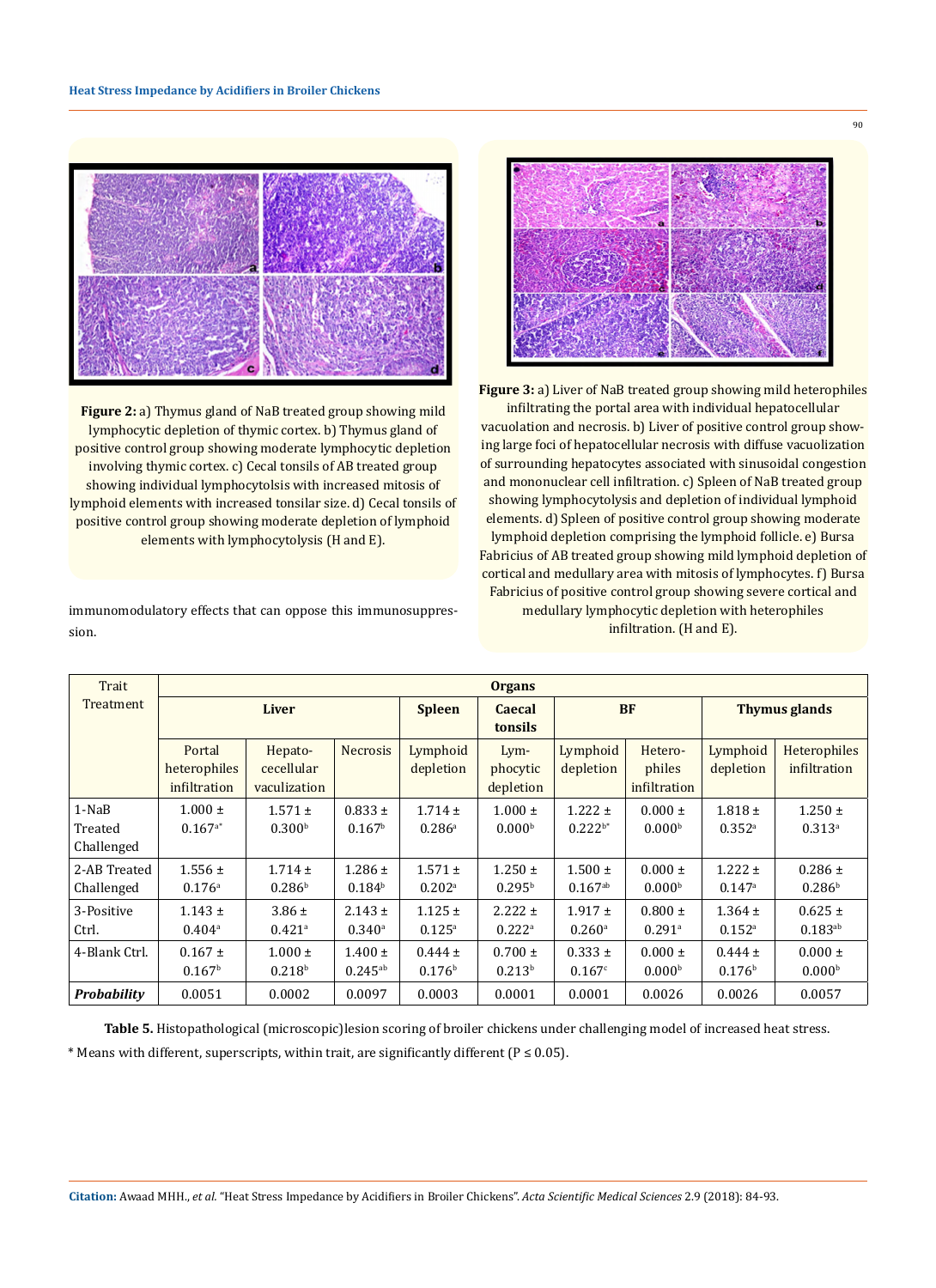### **Conclusion**

Our overall results suggest that heat stress resulted in detrimental effects on growth performance, carcass characteristics, hematological, clinical biochemical parameters, low grade inflammatory marker, oxidative stability markers and histology of liver and immune organs. As food safety is increasingly being considered an important part of the modern food quality concept [34], it is of great importance to be aware that environmental stresses, such as heat stress, can potentially alter the host-pathogen interaction which negatively affects fat deposition and meat quality in broilers [56]. It is also associated with undesirable meat characteristics and quality loss [41]. The potential advantage of the used NaB and AB in drinking water has been proven and elucidated their positive role in ameliorating these detrimental effects in broiler chickens. Moreover; NaB and AB could be considered antioxidants that prevents oxygen radical from damaging cells that can develop from cell injury and inflammation due to heat stress.

### **Acknowledgements**

The authors acknowledge Nutriad International Co., Belgium, for supplying of the material of treatment and for sponsorship and financial support of this research. They also acknowledge Animal Production Department, Faculty of Agriculture, Cairo University, Egypt, for carrying out the experimental work.

## **Conflict of Interest**

The authors declare that they have no conflict of interests.

#### **Bibliography**

- 1. Ferket P. "Strategies for finding alternatives to growth promoters". XXII Latin American Poultry Congress (2011)
- 2. [Lutful Kabir SM. "The Role of Probiotics in the Poultry Indus](https://www.ncbi.nlm.nih.gov/pmc/articles/PMC2812824/)try". *[International Journal of Molecular Sciences](https://www.ncbi.nlm.nih.gov/pmc/articles/PMC2812824/)* 10 (2009): [3531-3546.](https://www.ncbi.nlm.nih.gov/pmc/articles/PMC2812824/)
- 3. Pryde SE., *et al*[. "The microbiology of butyrate formation in](https://www.ncbi.nlm.nih.gov/pubmed/12480096) the human colon". *[FEMS Microbiology Letters](https://www.ncbi.nlm.nih.gov/pubmed/12480096)* 217 (2002): [133-139.](https://www.ncbi.nlm.nih.gov/pubmed/12480096)
- 4. Brouns F., *et al*[. "Resistant starch and the butyrate revolution".](https://www.sciencedirect.com/science/article/abs/pii/S0924224402001310) *[Trends Food Science Technology](https://www.sciencedirect.com/science/article/abs/pii/S0924224402001310)* 3 (2002): 251-261.
- 5. Ichikawa H., *et al*[. "Gastric or rectal instillation of short chain](https://www.ncbi.nlm.nih.gov/pubmed/12018914) [fatty acids stimulates epithelial cell proliferation of small](https://www.ncbi.nlm.nih.gov/pubmed/12018914) and large intestine in rats". *[Digestive Diseases and Sciences](https://www.ncbi.nlm.nih.gov/pubmed/12018914)* 47 [\(2002\): 1141-1146.](https://www.ncbi.nlm.nih.gov/pubmed/12018914)
- 6. Eshak MG., *et al*[. "The efficacy of Na-butyrate encapsulated](http://www.veterinaryworld.org/Vol.9/May-2016/4.html) [in palm fat on performance of broilers infected with necrot](http://www.veterinaryworld.org/Vol.9/May-2016/4.html)[ic enteritis with gene expression analysis".](http://www.veterinaryworld.org/Vol.9/May-2016/4.html) *Veterinary World* [\(2016\): EISSN: 2231-0916.](http://www.veterinaryworld.org/Vol.9/May-2016/4.html)
- 7. [Hu Z and Y Guo. "Effects of dietary sodium butyrate supple](https://www.sciencedirect.com/science/article/pii/S0377840106001519)[mentation on the intestinal morphological structure, absorp](https://www.sciencedirect.com/science/article/pii/S0377840106001519)[tive function and gut flora in chickens".](https://www.sciencedirect.com/science/article/pii/S0377840106001519) *Animal Feed Science Technology* [132 \(2007\): 240-249.](https://www.sciencedirect.com/science/article/pii/S0377840106001519)
- 8. Moquet PCA., *et al*[. "Importance of release location on the](https://www.cambridge.org/core/journals/world-s-poultry-science-journal/article/importance-of-release-location-on-the-mode-of-action-of-butyrate-derivatives-in-the-avian-gastrointestinal-tract/79D3511251B5A3A1C15229D08CC6AE0E)  [mode of action of butyrate derivatives in the avian gastroin](https://www.cambridge.org/core/journals/world-s-poultry-science-journal/article/importance-of-release-location-on-the-mode-of-action-of-butyrate-derivatives-in-the-avian-gastrointestinal-tract/79D3511251B5A3A1C15229D08CC6AE0E)testinal tract". *[World's Poultry Science Journal](https://www.cambridge.org/core/journals/world-s-poultry-science-journal/article/importance-of-release-location-on-the-mode-of-action-of-butyrate-derivatives-in-the-avian-gastrointestinal-tract/79D3511251B5A3A1C15229D08CC6AE0E)* 72 (2016).
- 9. [Sies, H. "Oxidative stress: From basic research to clinical ap](https://www.ncbi.nlm.nih.gov/pubmed/1928209)plication". *[The American Journal of Medicine](https://www.ncbi.nlm.nih.gov/pubmed/1928209)* 91 (1991): 31-38.
- 10. Valko M., *et al*[. "Free radicals and antioxidants in normal](https://www.ncbi.nlm.nih.gov/pubmed/16978905)  [physiological functions and human disease".](https://www.ncbi.nlm.nih.gov/pubmed/16978905) *The International [Journal of Biochemistry and Cell Biology](https://www.ncbi.nlm.nih.gov/pubmed/16978905)* 39 (2007): 44-84.
- 11. Toghyani M., *et al*[. "Effect of Choice Feeding on Footpad Der](https://en.engormix.com/poultry-industry/articles/effect-choice-feeding-footpad-t36361.htm)[matitis and Tonic Immobility in Broiler Chickens". 25th Aus](https://en.engormix.com/poultry-industry/articles/effect-choice-feeding-footpad-t36361.htm)[tralian Poultry Science Symposium \(APSS\) \(2014\).](https://en.engormix.com/poultry-industry/articles/effect-choice-feeding-footpad-t36361.htm)
- 12. Brady WL. "Measurement of some poultry performance parameters". *Veterinary Record* 88 (1968): 245-260.
- 13. Sainsbury D. "Systems of management Ch.9 P. 102. In "Poultry health and Management". 2<sup>nd</sup> Edition By D. Sainsbury. Granada Publishing Ltd. 8 Grafton Street, London WIX 3 LA (1984).
- 14. North MO. "Broiler, roaster, and capon management". In: Commercial Chicken Production Manual. 3rd edition Ch. 20. The AVI Publishing Company Inc., Westport Connecticut. (1984): 387.
- 15. Timmerman H., *et al*[. "Mortality and growth performance of](https://www.ncbi.nlm.nih.gov/pubmed/16903468) [broilers given drinking water supplemented with chicken](https://www.ncbi.nlm.nih.gov/pubmed/16903468)specific probiotics". *Poultry Science* [85 \(2006\): 1383-1388.](https://www.ncbi.nlm.nih.gov/pubmed/16903468)
- 16. Redmond SB., *et al*[. "Proportion of circulating chicken hetero](https://www.ncbi.nlm.nih.gov/pubmed/21295352)[phils and CXCLi2 expression in response to Salmonella en](https://www.ncbi.nlm.nih.gov/pubmed/21295352)[teritidis are affected by genetic line and immune modulating](https://www.ncbi.nlm.nih.gov/pubmed/21295352)  diet". *[Veterinary Immunology and Immunopathology](https://www.ncbi.nlm.nih.gov/pubmed/21295352)* 140.3-4 [\(2011\): 323-328.](https://www.ncbi.nlm.nih.gov/pubmed/21295352)
- 17. Harrison G., *et al*[. "Clinical Avian Medicine and Surgery". Phila](http://avianmedicine.net/wp/publication_cat/clinical-avian-medicine-and-surgery/)[delphia, WB Saunders \(1986\).](http://avianmedicine.net/wp/publication_cat/clinical-avian-medicine-and-surgery/)
- 18. Feldman BG., *et al*. ""Schalm's Vet. Hematology" 5th edition Lippincott Walliams And Wilkins. Canada (2000): 1145-1146.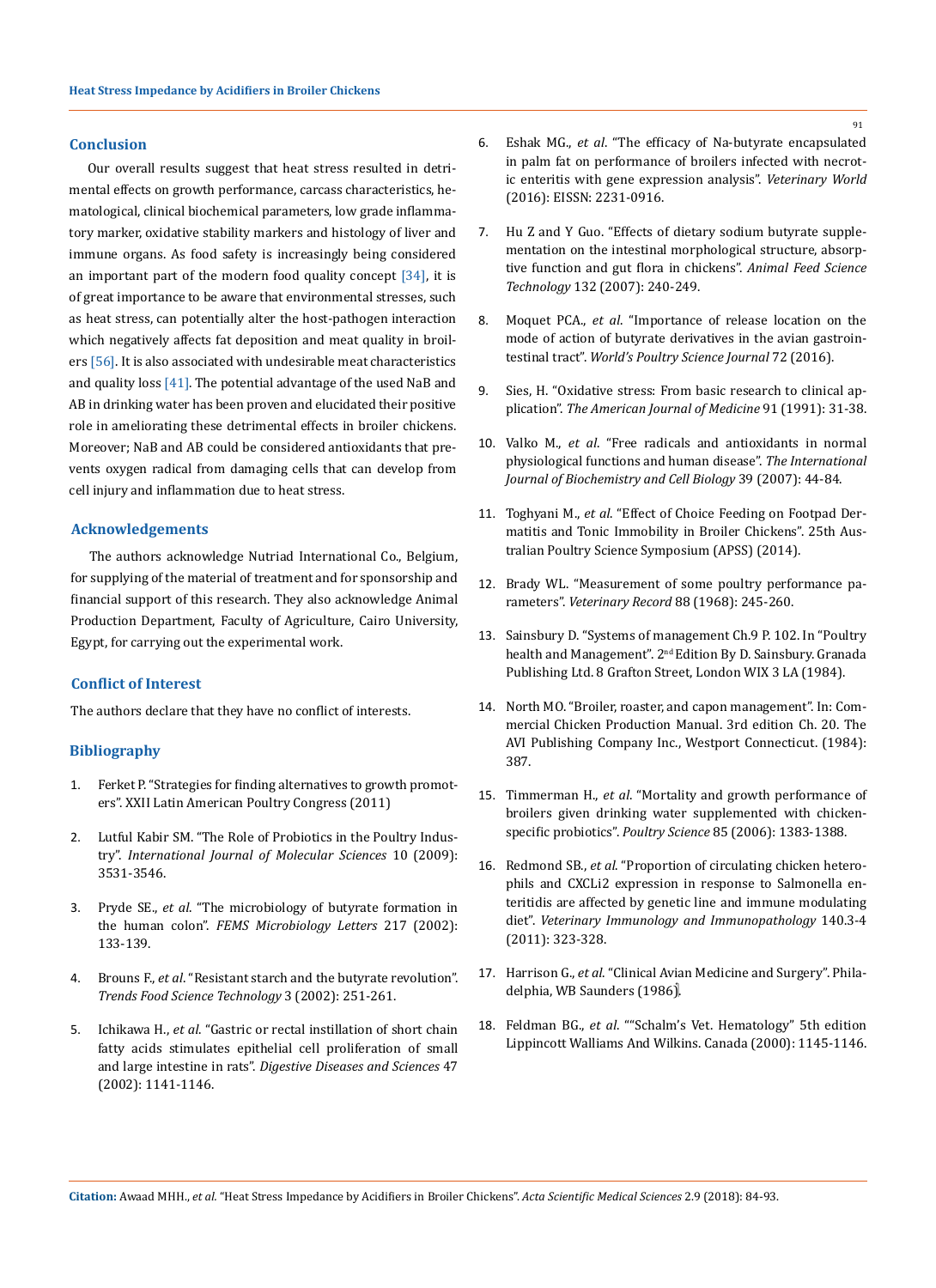- 19. [Weichselbaum TE. "An accurate and rapid method for the de](https://www.ncbi.nlm.nih.gov/pubmed/21027099)[termination of protein in small amounts of blood, serum and](https://www.ncbi.nlm.nih.gov/pubmed/21027099) plasma". *[American Journal of Clinical Pathology](https://www.ncbi.nlm.nih.gov/pubmed/21027099)* 7 (1946): 40- [49.](https://www.ncbi.nlm.nih.gov/pubmed/21027099)
- 20. Dumas RJ., *et al*[. "Determination of serum albumin".](https://www.sciencedirect.com/science/article/pii/B9780126091076500222) *Clinica Chimica Acta* [27 \(1981\): 1642-1650.](https://www.sciencedirect.com/science/article/pii/B9780126091076500222)
- 21. Grotty., *et al*. "Significance of plasma protein abnormalities in dogs and cats". *Practice* 24.10 (2002): 512-517.
- 22. [Reitman S and S Frankel. "Colorimetric method for determi](https://academic.oup.com/ajcp/article-abstract/28/1/56/1767988?redirectedFrom=fulltext)[nation of serum transaminase activity".](https://academic.oup.com/ajcp/article-abstract/28/1/56/1767988?redirectedFrom=fulltext) *American Journal of [Clinical Pathology](https://academic.oup.com/ajcp/article-abstract/28/1/56/1767988?redirectedFrom=fulltext)* 28.1 (1957): 56-68.
- 23. Tietz NW. "Text Book of Clinical Chemistry", Saunders, W.B., Philadelphia (1986).
- 24. Kachmar F and DW Moss. In: "Fundamentals of Clinical Chemistry" (ed, Tietz, N.W.) Saunders, W.B., Philadelphia (1976).
- 25. Swayne., *et al*. "A Laboratory Manual for the Isolation and Identification of Avian Pathogens". 4<sup>th</sup> edition American Association of Avian Pathologists. Inc., Kennett Square, Pennsylvania, USA (1998)
- 26. Young DS. "Effect of Drug on Clinical Laboratory Test". 4th edition AACC Press (1995).
- 27. Bancroft., *et al*. "Theory and Practice of Histological Techniques". 4th Edition New York, Churchill, Livingstone (1996).
- 28. Rosales., *et al*. "Isolation, identification and pathogenicity of two field strains of infectious bursal disease virus". *Avian Diseases* 33 (1989): 35-41.
- 29. SAS Institute Inc. SAS/STAT® 9.1 User's Guide. SAS Institute Inc., Cary, NC (2004).
- 30. [Duncan DB. "Multiple range and multiple F testes".](https://www.jstor.org/stable/pdf/3001478.pdf) *Biometrics* [11 \(1955\): 7-42.](https://www.jstor.org/stable/pdf/3001478.pdf)
- 31. Snedecor GW and WG Cochran. "Statistical Methods, 7th edition The Iowa State University Press. Ames, IA (1980).
- 32. [Lara L and MH Rostagno. "Impact of heat stress on poultry](https://www.ncbi.nlm.nih.gov/pmc/articles/PMC4494392/) production". *Animals* [3 \(2013\): 356-369.](https://www.ncbi.nlm.nih.gov/pmc/articles/PMC4494392/)
- 33. St-Pierre NR., *et al*[. "Economic losses from heat stress by US](https://www.journalofdairyscience.org/article/S0022-0302%2803%2974040-5/abstract) livestock industries". *[Journal of Dairy Science](https://www.journalofdairyscience.org/article/S0022-0302%2803%2974040-5/abstract)* 86 (2003): E52- [E77.](https://www.journalofdairyscience.org/article/S0022-0302%2803%2974040-5/abstract)
- 34. Ghazi SH., *et al*[. "Effects of different levels of organic and inor](https://www.ncbi.nlm.nih.gov/pubmed/22127829)[ganic chromium on growth performance and immunocompe](https://www.ncbi.nlm.nih.gov/pubmed/22127829)[tence of broilers under heat stress".](https://www.ncbi.nlm.nih.gov/pubmed/22127829) *Biological Trace Element Research* [146 \(2012\): 309-317.](https://www.ncbi.nlm.nih.gov/pubmed/22127829)
- 35. Imik H., *et al*[. "Effects of ascorbic acid and alpha-lipoic acid on](https://www.ncbi.nlm.nih.gov/pubmed/23398425) [performance and meat quality of broilers subjected to heat](https://www.ncbi.nlm.nih.gov/pubmed/23398425) stress". *[British Poultry Science](https://www.ncbi.nlm.nih.gov/pubmed/23398425)* 53 (2012): 800-808.
- 36. Zhou WT., *et al*[. "Effects of glucose in drinking water on the](https://www.ncbi.nlm.nih.gov/pubmed/9603349) [changes in whole blood viscosity and plasma osmolality of](https://www.ncbi.nlm.nih.gov/pubmed/9603349) [broiler chickens during high temperature exposure".](https://www.ncbi.nlm.nih.gov/pubmed/9603349) *Poultry Science* [77 \(1998\): 644-647.](https://www.ncbi.nlm.nih.gov/pubmed/9603349)
- 37. Mashaly MM., *et al*[. "Effect of heat stress on production param](https://www.ncbi.nlm.nih.gov/pubmed/15206614)[eters and immune responses of commercial laying hens".](https://www.ncbi.nlm.nih.gov/pubmed/15206614) *Poultry Science* [83 \(2004\): 889-894.](https://www.ncbi.nlm.nih.gov/pubmed/15206614)
- 38. Deng W., *et al*[. "The probiotic Bacillus licheniformis amelio](https://www.ncbi.nlm.nih.gov/pubmed/22334732)[rates heat stress-induced impairment of egg production, gut](https://www.ncbi.nlm.nih.gov/pubmed/22334732) [morphology, and intestinal mucosal immunity in laying hens".](https://www.ncbi.nlm.nih.gov/pubmed/22334732) *Poultry Science* [91 \(2012\): 575-582.](https://www.ncbi.nlm.nih.gov/pubmed/22334732)
- 39. Sohail MU., *et al*[. "Effect of supplementation of prebiotic man](https://www.ncbi.nlm.nih.gov/pubmed/22912458)[nan-oligosaccharides and probiotic mixture on growth per](https://www.ncbi.nlm.nih.gov/pubmed/22912458)[formance of broilers subjected to chronic heat stress".](https://www.ncbi.nlm.nih.gov/pubmed/22912458) *Poultry Science* [91 \(2012\): 2235-2240.](https://www.ncbi.nlm.nih.gov/pubmed/22912458)
- 40. Zhang Z., *et al*[. "Effects of constant and cyclic heat stress on](https://www.ncbi.nlm.nih.gov/pubmed/23091152) [muscle metabolism and meat quality of broiler breast fillet](https://www.ncbi.nlm.nih.gov/pubmed/23091152) and thigh meat". *Poultry Science* [91 \(2012\): 2931-2937.](https://www.ncbi.nlm.nih.gov/pubmed/23091152)
- 41. Felver-Gant., *et al*[. "Genetic variations alter physiological re](https://www.ncbi.nlm.nih.gov/pubmed/22700497)[sponses following heat stress in 2 strains of laying hens".](https://www.ncbi.nlm.nih.gov/pubmed/22700497) *Poultry Science* [91 \(2012\): 1542-1551.](https://www.ncbi.nlm.nih.gov/pubmed/22700497)
- 42. Daneshyar M., *et al*[. "Changes of biochemical parameters and](https://academic.oup.com/ps/article/88/1/106/1487736) [enzyme activities in broiler chickens with cold-induced asci](https://academic.oup.com/ps/article/88/1/106/1487736)tes". *Poultry Science* [88 \(2009\): 106-110.](https://academic.oup.com/ps/article/88/1/106/1487736)
- 43. Kraljevic, P., *et al*. "Changes in serum enzyme activity as an indicator of injuries in irradiated chickens". *Periodicum Biologorum* 110 (2008): 69-72.
- 44. Geraert PA., *et al*[. "Metabolic and endocrine changes induced](https://www.ncbi.nlm.nih.gov/pubmed/8785199) [by chronic heat exposure in broiler chickens: biological and](https://www.ncbi.nlm.nih.gov/pubmed/8785199) endocrinological variables". *[British Journal of Nutrition](https://www.ncbi.nlm.nih.gov/pubmed/8785199)* 75 [\(1996\): 205-216.](https://www.ncbi.nlm.nih.gov/pubmed/8785199)
- 45. Chakraborthy A., *et al*[. "Antioxidant and pro-oxidant activity](https://www.ncbi.nlm.nih.gov/pubmed/25307916) [of Vitamin C in oral environment".](https://www.ncbi.nlm.nih.gov/pubmed/25307916) *Indian Journal of Dental Research* [25.4 \(2014\): 499-504.](https://www.ncbi.nlm.nih.gov/pubmed/25307916)
- 46. [Surai, PF. "Polyphenol compounds in the chicken/animal diet:](https://www.ncbi.nlm.nih.gov/pubmed/23527581) from the past to the future". *[Journal of Animal Physiology and](https://www.ncbi.nlm.nih.gov/pubmed/23527581) [Animal Nutrition](https://www.ncbi.nlm.nih.gov/pubmed/23527581)* 98 (2014): 19-31.
- 47. Lin H., *et al*[. "Acute heat stress induces oxidative stress in](https://www.ncbi.nlm.nih.gov/pubmed/16517194) broiler chickens". *[Comparative Biochemistry and Physiology](https://www.ncbi.nlm.nih.gov/pubmed/16517194)*  [144 \(2006b\): 11-17.](https://www.ncbi.nlm.nih.gov/pubmed/16517194)